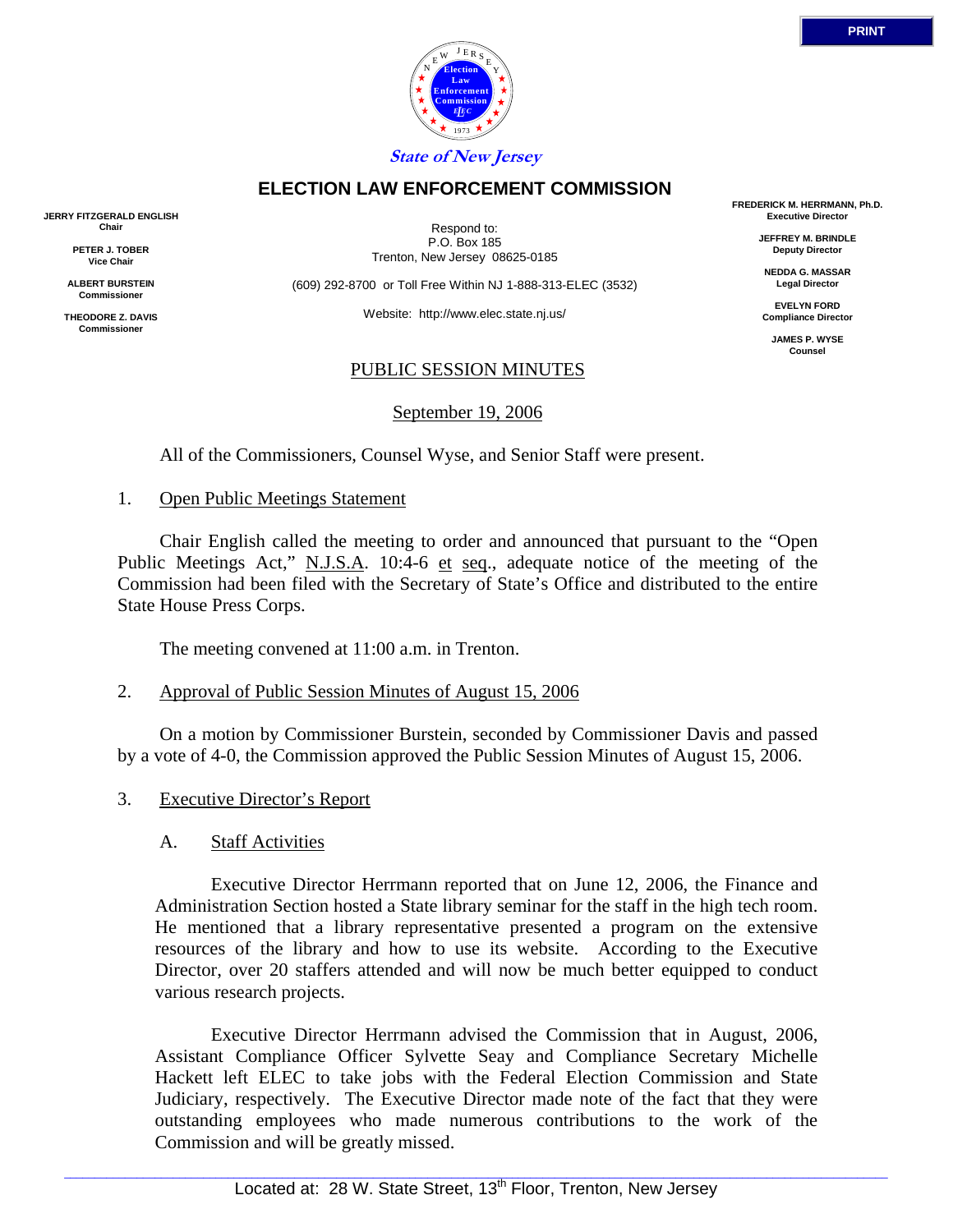Executive Director Herrmann added that in September, 2006, the Office of Management and Budget (OMB) cut ELEC's salary account by \$95,000 as a "management efficiency reduction."

#### B. Council on Governmental Ethics Laws (COGEL) Update

 The Executive Director stated that in July, 2006, he sorted out and took an inventory of 16 boxes of unprocessed archival material from the past two decades. He said that he is serving as the Co-chair of the COGEL Subcommittee on Restoration and Preservation of Records. The Executive Director informed the Commission that he created a 22-page catalogue detailing the contents of the boxes, noting that this document will be used by the Steering Committee to determine which materials should be saved and/or scanned to the COGEL website. Executive Director Herrmann recommended that COGEL locate funding to better support its clerical staff so that such a serious backlog does not develop in the future. He indicated that COGEL Presidentelect Nedda Massar is working on a follow-up review before the boxes are sent back to the COGEL Secretariat staff. He remarked that because of the State's fiscal situation and current travel policy, staff plans only to request that Legal Director Massar be allowed to attend the December COGEL conference in New Orleans as she will become the head of COGEL at the end of the meeting.

#### C. Northeastern Regional Conference on Lobbying (NORCOL) Conference

 The Executive Director noted that on August 1, 2006, Legal Director Massar, Compliance Director Ford, Director of Information Technology Carol Neiman, and he attended the annual NORCOL meeting held in conjunction with the Council of State Governments-Eastern Regional Conference (CSG-ERC) annual meeting in Philadelphia. He said that due to State finances and travel policy, all of the staff paid their own expenses. According to Executive Director Herrmann, the meeting was attended by representatives of three state agencies and seven lobbyists. The Executive Director advised the Commission that after he presented some introductory remarks, while filling in for the absent NORCOL President, the first segment of the program was dedicated to reports on the previous year's activities from the state agencies. At the session, Executive Director Herrmann reviewed New Jersey's seven new lobbying laws and ELEC's ongoing efforts to implement them through the regulatory process. Dr. Herrmann indicated that a New Jersey lobbyist in the audience praised ELEC for its efforts. Executive Director Herrmann commented that a representative from the Connecticut Office of State Ethics discussed the creation of her agency which replaced another body that was terminated last year and that the counsel to the Pennsylvania Ethics Commission reviewed her State's attempts to enact a new lobbying law so that Pennsylvania does not remain the only state in the nation without provisions to regulate lobbying.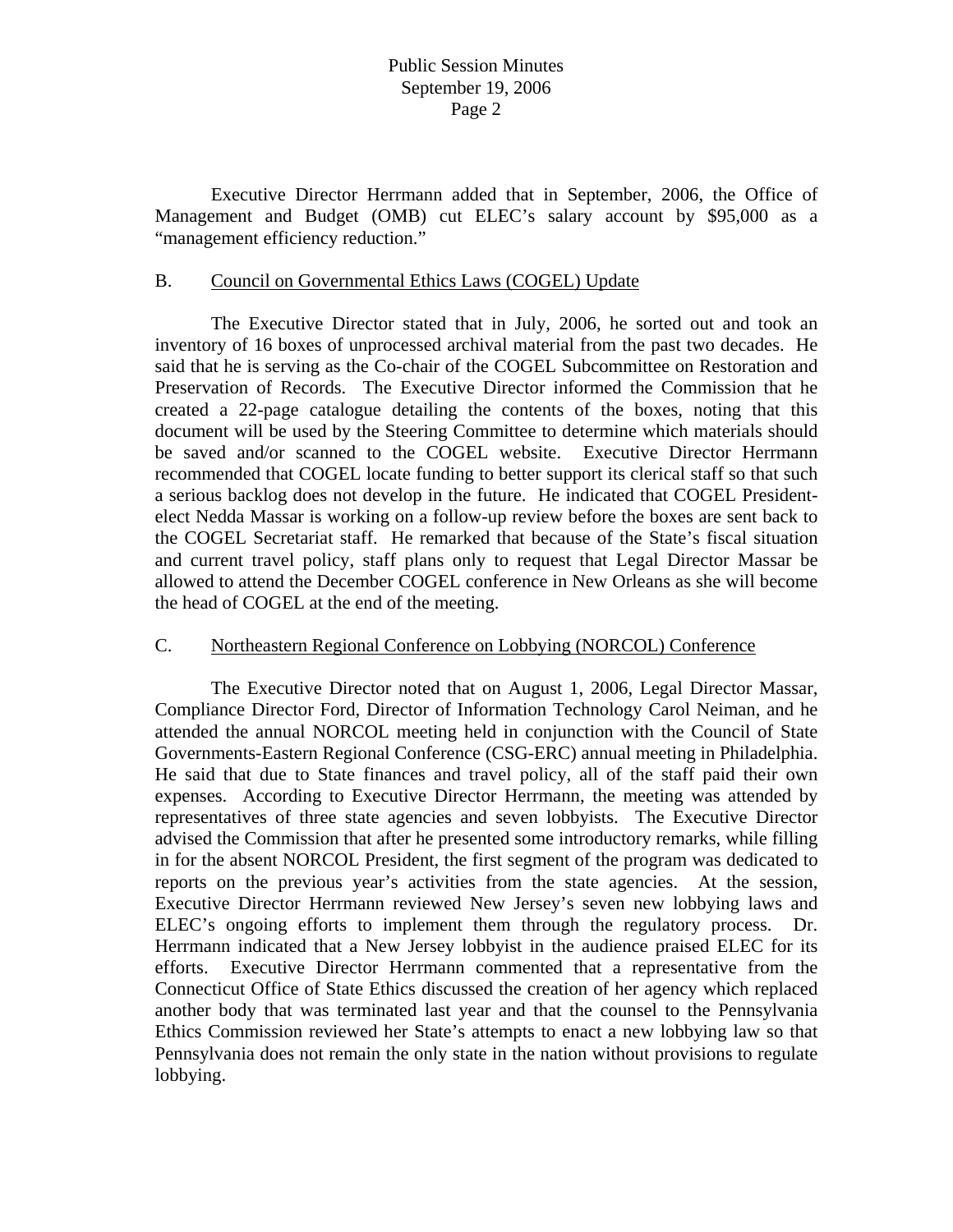According to the Executive Director, the next part of the program was a discussion between regulators and lobbyists touching on numerous issues of general concern. He said that in the final segment, a business meeting was held at which Compliance Director Ford became NORCOL's new President, and it was decided that next year's meeting will be held in Trenton, followed by Atlantic City in 2008. The Executive Director reported that the Trenton meeting in 2007 will be held apart from CSG-ERC because its meeting will be in Canada, but that in 2008, NORCOL will rejoin CSG-ERC when it meets in New Jersey.

 The Executive Director advised the Commission that Compliance Director Ford will be in charge of both NORCOL meetings and has already begun her planning. Executive Director Herrmann mentioned that copies of Lobbying in New Jersey 2006 were handed out to all attendees and the report is now also available on ELEC's website. He noted that former Chair Ralph Martin and former Vice Chair Paula Franzese both complimented the Commission on the quality of the report.

#### D. Computer News

 Executive Director Herrmann announced that in August, 2006, the Information Technology Section completed its short form electronic filing project for candidates, and that now, these forms may be filed over the Internet. He said that this major accomplishment is a big step forward in ELEC's creation of a state-of-the-art 21<sup>st</sup> century system for campaign financing and lobbying disclosure. Executive Director Herrmann expressed special thanks to Director of Information Technology Neiman, her staff, and Associate Compliance Officer Nancy Fitzpatrick for their significant work on this project.

 The Executive Director added that in August, 2006, OMB cut ELEC's Information Technology budget almost one-third by taking \$190,000 as an "efficiency reduction." He suggested that such a large decrease will unfortunately slow the progress of other scheduled computer initiatives.

## E. White Paper Number 19

 Executive Director Herrmann indicated that Deputy Director Brindle has completed a draft of his latest White Paper, entitled "The 2005 Assembly Election: New Trends on the Horizon?" He said that this report should prove of great interest as New Jersey enters the 2007 legislative election cycle.

 The Executive Director advised the Commission that after Commissioner approval staff will circulate the study to the media, good government groups, governmental and campaign officials, libraries, and the general public.

 On a motion by Commissioner Burstein, seconded by Vice Chair Tober and passed by a vote of 4-0, the Commission approved distribution of White Paper Number 19.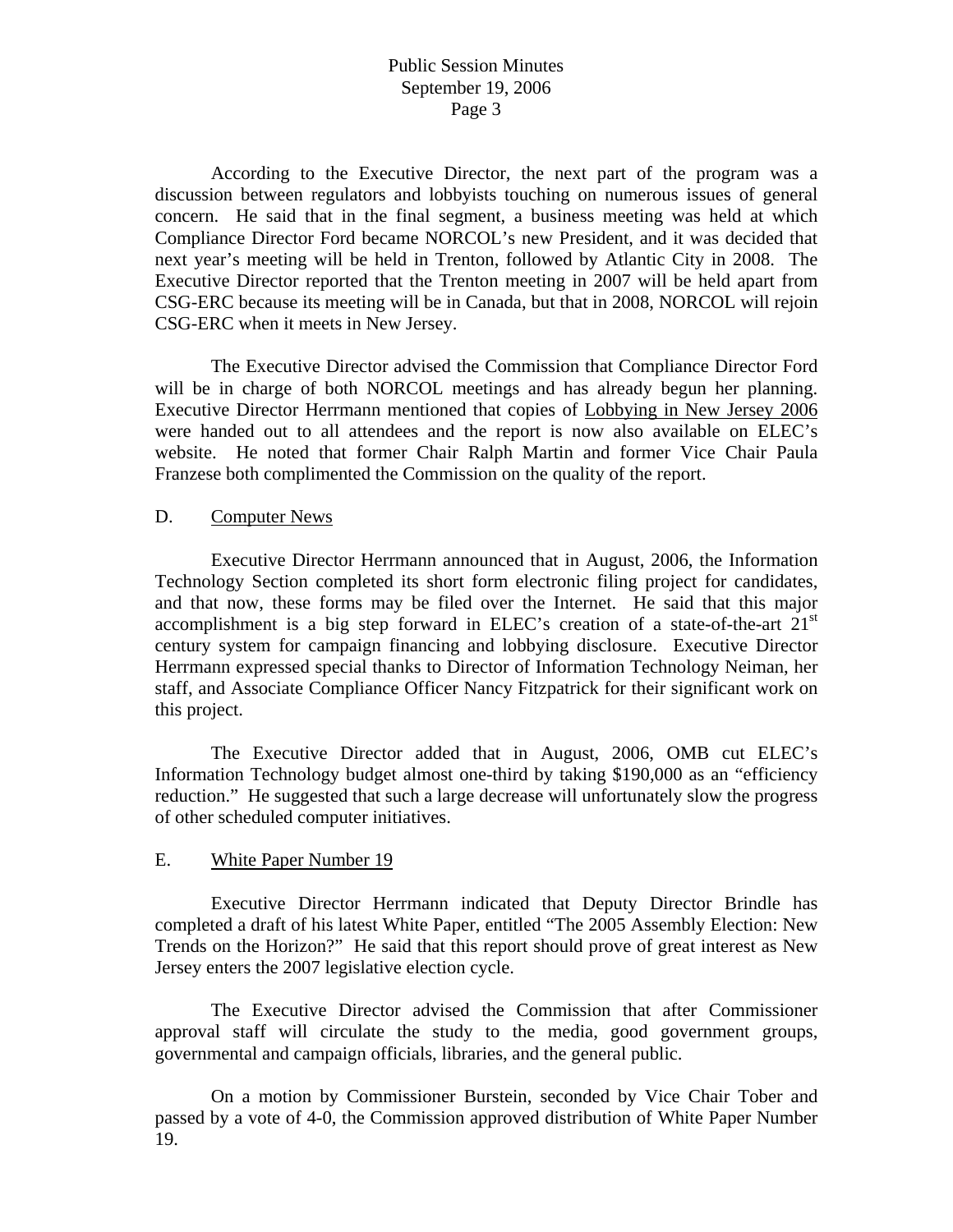### F. Fall Meeting Schedule

 October 17, 2006 at 11:00 a.m. in Trenton; November 21, 2006 at 11:00 a.m. in Trenton; and, December 19, 2006 at 11:00 a.m. in Trenton.

#### 4. Proposed New Rules to Implement "Pay-to-Play" Disclosure Legislation

 Legal Director Massar provided the Commissioners with a description of legislation, enacted in January, 2006, which requires expanded disclosure of political contributions made by business entities involved in contracts with New Jersey government entities. In addition, she explained a draft proposal of new rules to implement the legislation. She said that if the Commission approves proposal of the new rules, the proposal notice will be filed with the Office of Administrative Law (OAL) for publication in the New Jersey Register. She said that secondary notice will be accomplished by posting the proposal on the Commission's Internet website and in the Commission's public room, by mailing a notice of the proposal to interested individuals, and by circulating a press advisory to the State House press corps. Legal Director Massar said that copies of the proposal will be mailed to any person requesting them. A public hearing will be conducted at the November 21, 2006 Commission meeting.

The draft text of the proposed new subchapter included the following rules:

## **Subchapter 26. Business Entity Disclosure**

- $\bullet$  19:25-26.1 Definitions
- 19:25-26.2 Business entity disclosure to a State agency
- 19:25-26.3 Business entity disclosure to a local unit
- 19:25-26.4 Business entity annual disclosure statement
- 19:25-26.5 Filing the business entity annual disclosure statement
- 19:25-26.6 Contribution deemed to be a contribution by a business entity
- 19:25-26.7 Allegation of a violation; fine
- 19:25-26.8 Opportunity for hearing
- 19:25-26.9 Default for failure to answer complaint

 Legal Director Massar summarized the two distinct parts of the Pay-to-Play Law. The first is the Prohibition Law, for which rules were recently adopted, which restricts the award of a contract by a New Jersey government entity to a business if that business entity has made certain political contributions. The Disclosure Law, enacted in January, 2006, is the second phase and requires that a business entity file pre-contract disclosure with the appropriate governmental entity for non-fair and open contracts, and file an annual disclosure statement with the Commission if the business receives \$50,000 or more in a year through government contracts, regardless of whether or not a contract was obtained through the "fair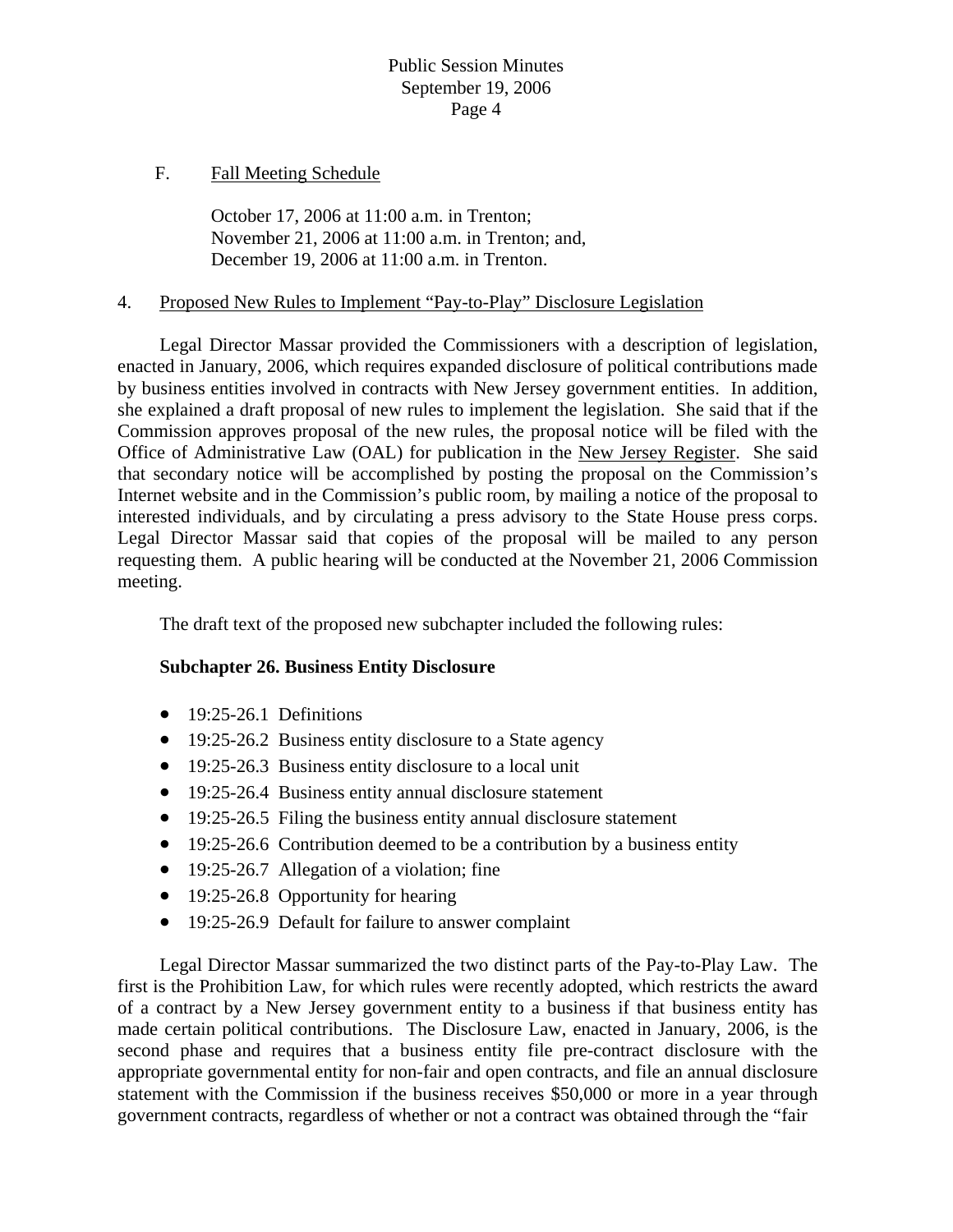and open" process. The Legal Director noted that the Commission does not have jurisdiction over the procurement process by which a government entity awards a contract to a business entity. Legal Director Massar indicated that the new law allows local units of government to create their own pay-to-play laws as long as they are not less restrictive than State law.

 Commissioner Burstein suggested that the Commission may wish in the future to request further legislation to clarify terms used in the new disclosure law. The Legal Director indicated that such issues may be identified during the public hearing scheduled on the proposed rules.

 Counsel Wyse stated that his concern with the proposal was its impact on nonprofit organizations. He stated that he represents numerous nonprofit organizations and that the proposal may impact them in a way that would change the way they operate. Counsel Wyse stated that those in the nonprofit sector do not see themselves as business entities and that he did not read the legislation as including nonprofit organizations in the law.

 Legal Director Massar explained that staff has confirmed that the Departments of Treasury and Community Affairs have both concluded that nonprofit entities are subject to the provisions of the law.

 Commissioner Davis agreed that nonprofits are often big businesses that operate in the same way as for-profit corporations. Though not subject to tax provisions, they nevertheless functioned as business, he said.

 Counsel Wyse suggested that the proposed regulations be amended to clarify that nonprofits are subject to the law and the regulations.

 It was suggested by Commissioner Davis that the term not-for-profit organization be added to the definition of business entity. Legal Director Massar indicated that she would modify the text of the rules to clarify that not-for-profit entities are included in the regulations and circulate the changes to the Commissioners before filing with the OAL.

 Chair English and Vice Chair Tober both congratulated Legal Director Massar on an excellent job, noting that the finished product dealt in an effective way with a complex law.

 On a motion by Commissioner Burstein, seconded by Vice Chair Tober and passed by a vote of 4-0, the Commission approved the rule proposal designed to implement pay-to-play disclosure and directed staff to file the proposal with the OAL.

## 5. Resolution to go into Executive Session

 On a motion by Commissioner Burstein, seconded by Vice Chair Tober and passed by a vote of 4-0, the Commission resolved to go into Executive Session to discuss anticipated litigation and the following matters, which will become public as follows: